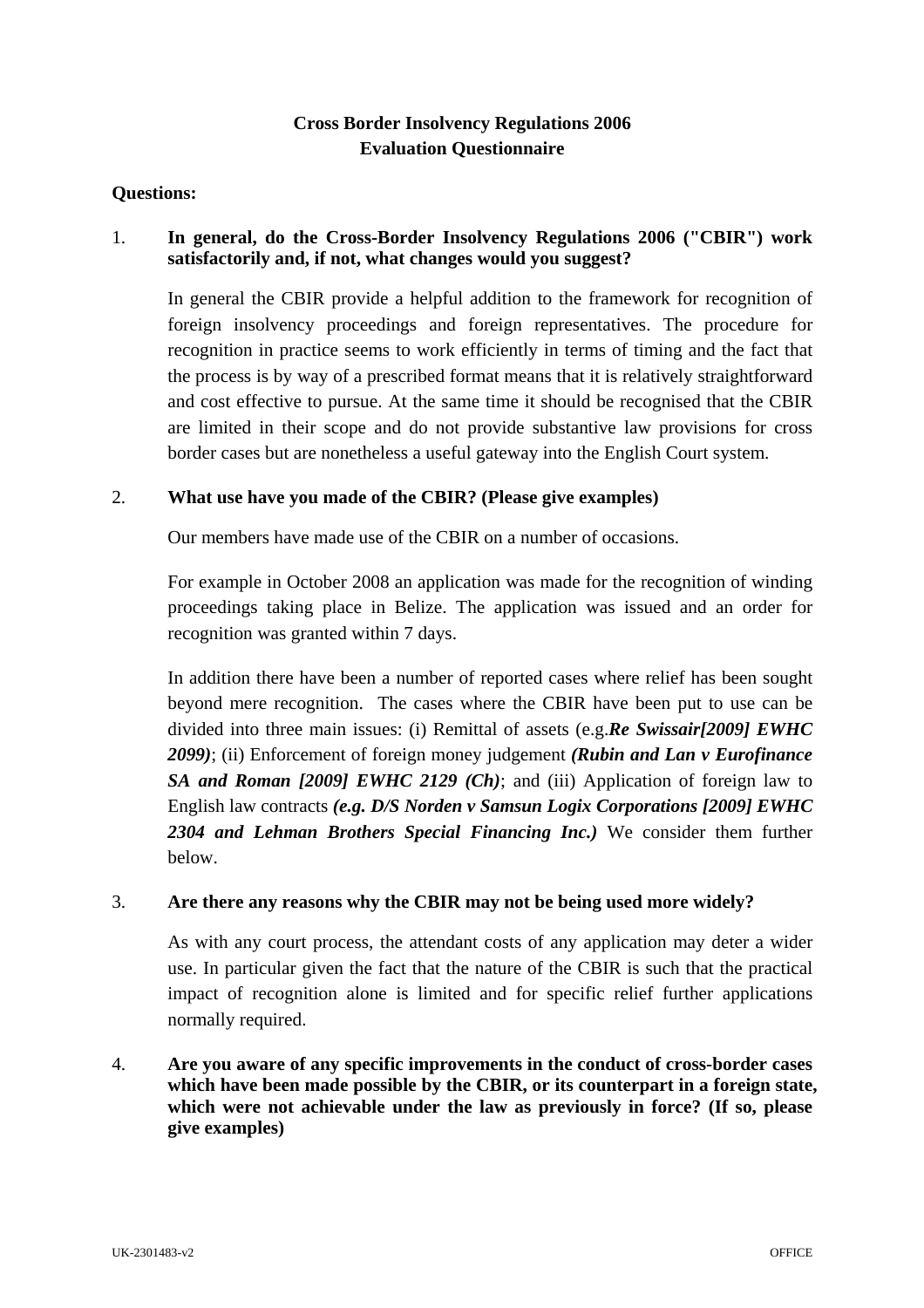The operation of CBIR has provided a framework for recognition where previously the judiciary had to rely on their discretionary powers based in the common law, or if the proceedings fell within the geographical boundaries applicable to section 426 of the Insolvency Act 1986 or the EC Regulations on Insolvency Proceedings. Since the CBIR does not rely on reciprocity, the UK court is able to recognise foreign proceedings from countries where the foreign proceedings originate from jurisdictions that have not adopted the Model Law themselves. In particular debtors based in the US and outside of Europe have benefited from the CBIR. For example, in July 2009 in a case *Re Swissair*, the court considered its powers under the CBIR to remit assets realised in an English provisional liquidation to the Swiss liquidation for distribution. The application was made by the Swiss representative under Article 21 of the CBIR which provides that the court may entrust all or part of a debtors assets located in Great Britain to a foreign representative. Previously such an application would have relied upon the court exercising its inherent jurisdiction to remit assets.

Also in July 2009, in the case *D/S Norden v Samsun Logix Corporations* recognition of a receivership in Korea was successful and relief granted under Article 21 imposing a stay against a secured creditor from enforcing its security pending the outcome of Korean proceedings seeking to challenge the security itself. Although relief was granted, the deputy judge stated that he did not think it likely that the CBIR gave the English courts the power to apply a foreign insolvency law to an English law contract. This is one disadvantage when one compares the regime under the CBIR for co operation to that provided by under section 426 Insolvency Act 1986.

The extent to which the UK courts will co-operate will be tested in a case arising out of the Lehman Brothers collapse, yet to be fully determined. The trustee of Lehman Brothers Special Financing Inc ("**LBSF**") has already obtained recognition under the CBIR in England and a letter from the English court inviting the co-operation of the US Bankruptcy Court already been sent in relation to a specific issue concerning the priority of noteholders governed by an English law contract. As to whether ultimately the English court will exercise its discretion in grating relief to the US trustee of LBSF remains to be seen.

#### 5. **Are overseas cases being properly recognised in the UK?**

It is difficult to assess on a general basis, the evidence from practice and reported decisions suggests that recognition is being given to overseas cases. In particular as exemplified by the reported decision of *Bud-Bank Leasing SP.ZO.O 2009 WL 1894618* the English court considered the nature of Polish rescue proceedings very carefully before granting an order for recognition. Unlike the EC Regulation on Insolvency Proceedings, there is no list of proceedings that are automatically recognised.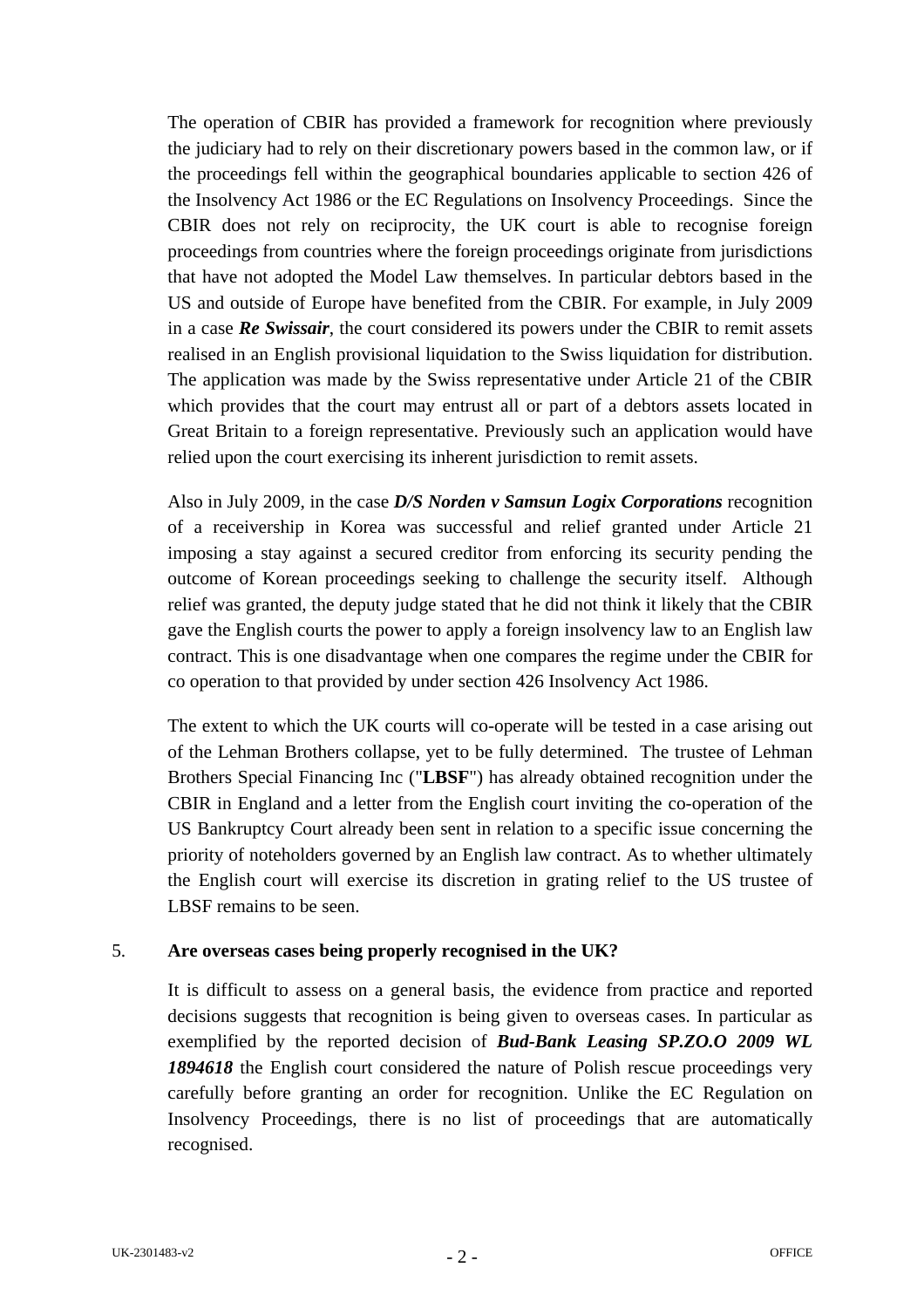## 6. **Are UK insolvencies being properly recognised in other jurisdictions that have adopted the UNCITRAL Model Law?**

The practice is very much jurisdiction dependent.

#### **Recognition in the US**

In the US since the adoption of the Model Law in October 2005 in the form of Chapter 15 of the US Bankruptcy Code, there have been a significant number of successful recognition proceedings from a diverse geographical spread. Proceedings commenced in the UK and Canada appear to be regularly recognised under Chapter 15 of the US Bankruptcy Code. In particular, in the Southern District of New York, the courts have recognised numerous English proceedings as long as they have satisfied the requirements of Chapter 15. Costs and timings vary on the circumstances of each case including the number of creditors, how organised the books and records of the company are (particularly with respect to potential creditors and their addresses) and the specific issues facing each debtor, including whether any element of the petition is subject to challenge. A large third party cost of a Chapter 15 case (including in circumstances where no party objects) is attributable to publication of (a) notice of the commencement of the Chapter 15 case and (b) the order granting recognition. Depending on the number of potential creditors to receive individual notices by mail, such mailings can constitute a large portion of the overall cost of a Chapter 15 case.

With respect to timing, as a general matter and in our experience, the US Bankruptcy Courts may generally conduct a hearing to consider our petitions between 25 and 30 days after the petition is filed and, as such, (absent credible objections to the petition) an order granting recognition may be entered between 25 and 30 days after the filing of the petition. Provisional relief may be available prior to recognition, and the timing of this relief may vary.

## **Other Model Law Jurisdictions**

In other jurisdictions where the legislation is relatively new and untested – the main issue that seems to come from the practical experiences of our members is that the efficiency of the recognition process varies. In jurisdictions where there is no precedent, there may often be additional costs involved to promote the understanding of the Model Law and its local application to ensure that proceedings are afforded the proper recognition and relief.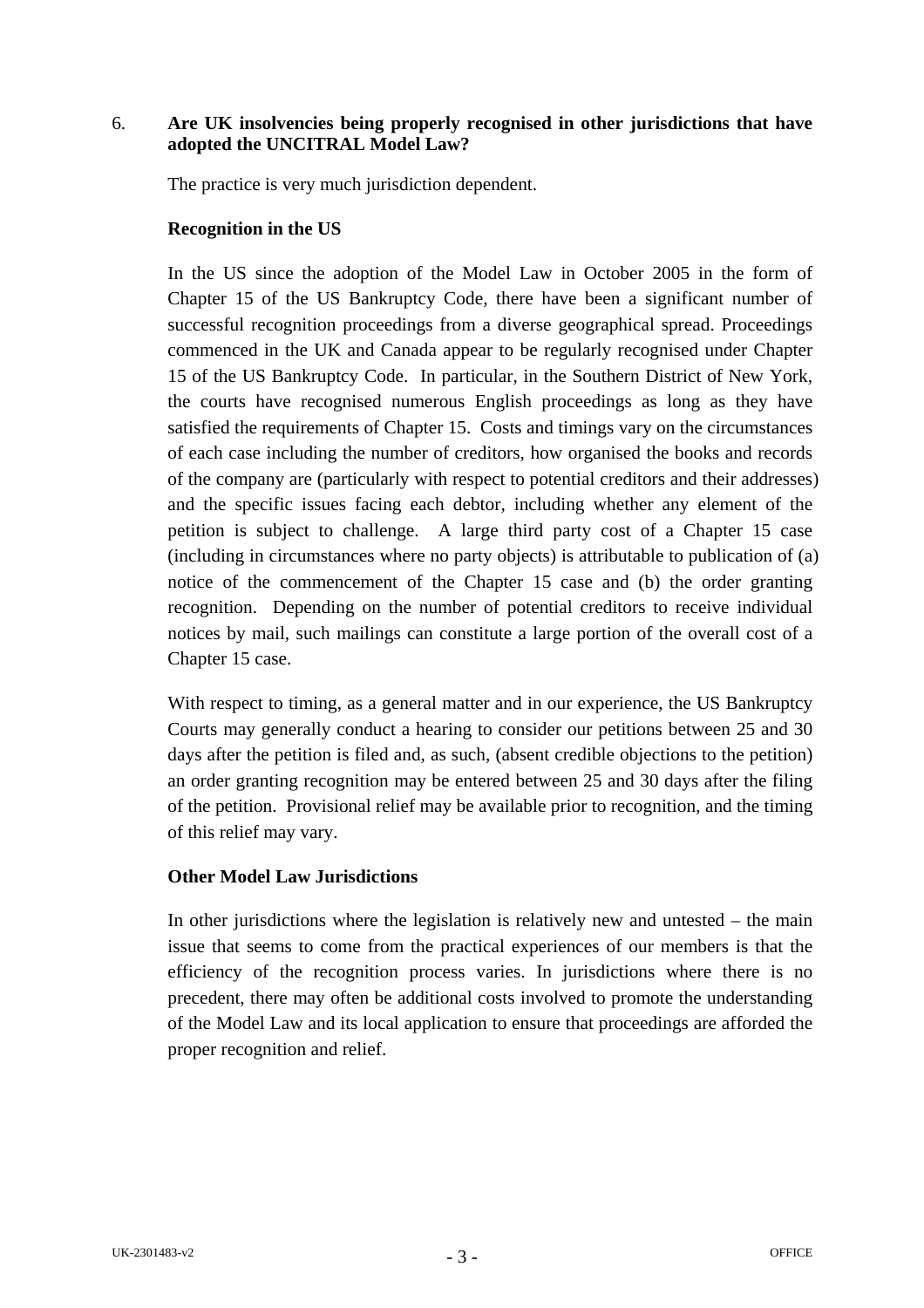## 7. **Are there any tensions between the CBIR and other provisions available in cross-border cases, such as the EC Regulation on Insolvency Proceedings or section 426 of the Insolvency Act 1986?**

The approach to conflict in relation to the EC Regulation on Insolvency Proceedings and CBIR is specifically provided for in Article 3 of Schedule 1 to the CBIR which determines that EC Regulation should prevail. This limits the potential for conflicts. In terms of the operation of the CBIR this seems consistent with the EC Regulations of Insolvency Proceedings in respect of how it considers the issue of COMI. In particular for debtors without a COMI in the EU, the CBIR is a useful new tool. For example in the case of *Stamford International Bank Limited* the recognition of an Antiguan Liquidator under the CBIR considered its approach to COMI by reference to the cases on the EC Regulation on Insolvency Proceedings.

We are not aware of any practical examples of tension between section 426 and the CBIR.

Further, in respect of the CBIR and existing common law principles of recognition, it was considered by the judge in the Stamford Bank case referred to above that where certain Stamford entities over which a US receiver had been appointed, he ought to be recognised under the common law principles of recognition, and that such principles co-exist with the CBIR.

## 8. **Have the Regulations had any impact on "forum" shopping?**

We are not aware of the CBIR being used in relation to forum shopping. Unlike the EUIR where COMI may be the subject of manipulation for the commencement of insolvency proceedings, the CBIR do not address the issue of where proceedings should be commenced. The emphasis on the CBIR is recognition of insolvency processes already commenced.

A wider use for the CIBR and the extent to which the co-operation under the CBIR and has been tested is illustrated by the case of *Rubin and Lan v Eurofinance SA and Roman [2009] EWHC 2129 (Ch)* from July 2009 the receivers and managers of a US business first sought to use the CBIR as a mechanism to directly enforce a foreign money judgement. Whilst it was recognised that the summary judgement should be considered part of the foreign proceedings and part of the overall process of collecting the debtors assets, the relief sought under Article 21 did not assist the applicants as the foreign judgment was not located in Great Britain and there was a distinction between the realisation of assets and permitting an action to be made in Great Britain. Further, whilst the court recognised that Article 25 enshrined the principle that the court could co-operate to the maximum extent possible, this did not extend to co-operation which would disregard important provisions of the existing legal system which already had a mechanism for enforcing foreign monetary judgements (i.e. under the terms of